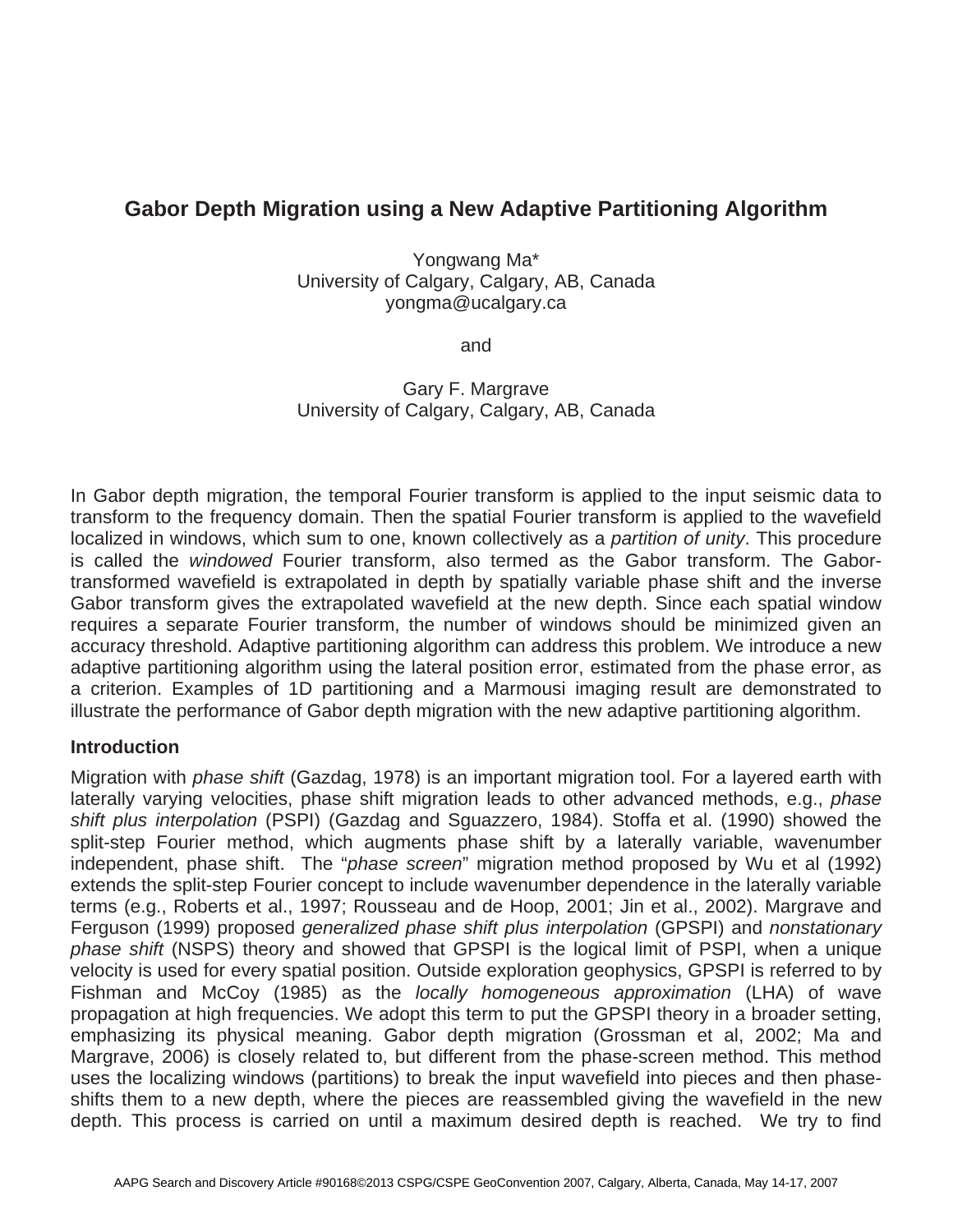optimal sets of windows at depths to improve the computation efficiency given lateral positioning errors of the wavefield. For simplicity, we describe imaging algorithm in 2D using the new adaptive partitioning.

### **Gabor Depth Migration Theory**

The LHA wavefield extrapolator, also known as the GPSPI extrapolator, is formulated as (Margrave and Ferguson, 1999)

$$
y(x, z + Dz, w) = \frac{1}{2p} \partial_{x}^{+\frac{w}{2}} \hat{y}(k_x, z, w) \hat{W}(k(x), k_x, Dz) \exp(-ik_x x) dk_x,
$$
 (1)

where  $y(x, z, w)$  is the seismic wavefield in the space-frequency domain at depth  $z$ ,  $w$  is temporal frequency,  $k<sub>x</sub>$  and  $k<sub>z</sub>$  (to be defined) compose the total wavenumber vector with a magnitude of  $k(x)$ in the Fourier domain, *x* denotes transverse coordinates,  $\hat{y}(k_x, z, w)$  is the Fourier transform of  $y(x, z, w)$ ,  $Dz$  is the step size of extrapolation in z (vertical) direction, and  $\hat{W}$ is the LHA wavefield extrapolator, which is a spatial phase shift term and defined as

$$
\hat{W}(k(x), k_x, Dz) = \exp\left(ik_z(k(x), k_x)Dz\right)
$$
\n(2)

$$
k_{z} = \frac{\tilde{k}}{\tilde{k}} \sqrt{k^{2}(x) - k_{x}^{2}}, \quad k^{2}(x) > k_{x}^{2}, \quad k(x) = \frac{w}{v(x)}
$$
(3)

where  $v(x)$  denotes the lateral velocity at x along a slab with thickness  $Dz$ .

We approximate LHA extrapolator using

$$
\hat{W}(k(x), k_x, Dz) \gg \hat{a} \quad W_j S_j(x) \hat{W}(k_j, k_x, Dz), \tag{4}
$$

where  $\{W_i\}$  is a set of windows forming a partition of unity (POU), meaning  $\hat{A}$  *j* W<sub>i</sub> = 1, the split-

step Fourier operator (Stoffa et al., 1990) is  $S_j(x) = \exp(iwDz(v^{-1}(x) - v^{-1}))$  and  $\hat{W}(k_j, k_x, Dz)$  is defined by equation (4) using  $k(x) = k_i = w/v_i$  with the reference velocities  $v_i$  defined as the average velocity across window W*<sup>j</sup>* . Equation (4) asserts that the LHA extrapolator can be approximated by a split-step Fourier extrapolator within each window. Using approximation (4) in (1), the LHA formula becomes

$$
y(x, z + Dz, w) \gg \frac{1}{2p} \hat{a}_{j} W_{j}(x) S_{j}(x) \hat{O}_{x}^{* \Psi} \hat{y}(k_{x}, z, w) \hat{W}(k_{j}, k_{x}, Dz) \exp(-ik_{x}x) dk_{x}, \quad (5)
$$

where  $W_i$  and  $S_i(x)$  are  $k_x$  independent and taken out of the integrand. Equation (5) is the formula used in the Gabor depth migration in this paper.

# **Building Adaptive Partitions**

The simplest implementation of (5) would be to have  $\{W_i(x)\}$  be a set of constant-width windows, called *atomic* windows, uniformly sitting along the *x* coordinate. However, this is generally inefficient as the atomic window width must be chosen to accommodate the most rapid velocity change and this may be completely unnecessary elsewhere. For efficiency, we can sum adjacent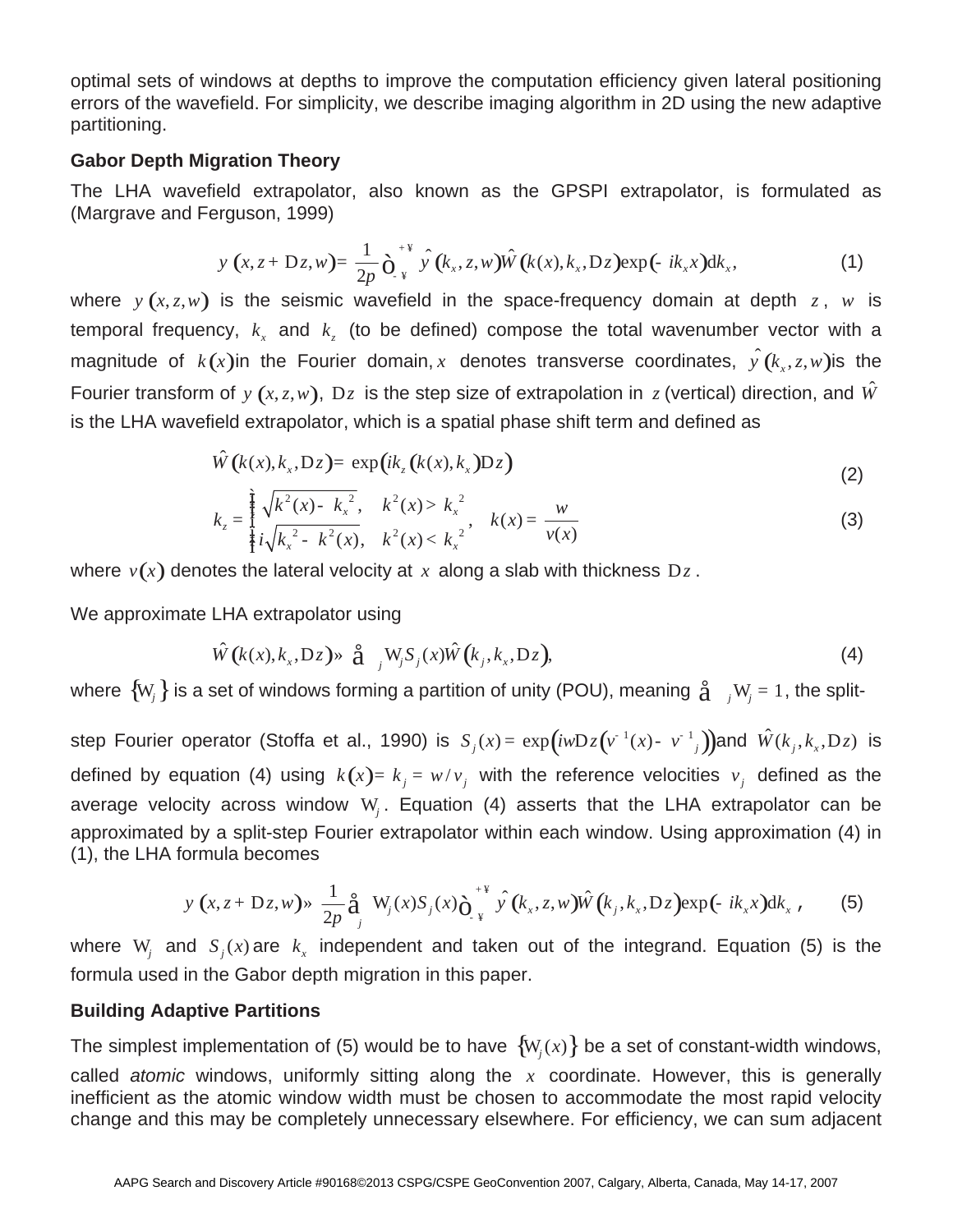atomic windows to form molecules in regions where there is little velocity variation. For this purpose, a criterion is required to specify when atomic windows can be consolidated. There are several methods (Grossman et al., 2002; Ma and Margrave, 2005) available but their consolidation criteria are not very physical. In this paper, a new scheme is developed using "lateral position error" as a criterion. Considering a straight ray emanating at angle *q* from a point  $(x, z)$  and traversing to  $(x, Dz)$ , we have  $x = Dz \tan q$  and  $k = k_x / \sin q = w / v$ . Differentiating these results and rearranging gives  $dx = Dz \sec^2 q d v \sqrt{q} q / \sqrt{v}$  and  $\sqrt{q} v = \sec q k / w$ , from which we conclude

$$
dv = \frac{\cos^3 q}{\sin q} \frac{dx}{Dz} v.
$$
 (6)

Equation (6) relates the position error expected in a single depth step,  $dx$ , to a velocity error of  $dv$ . This formula can be used to build the desired adaptive partition, given choices for the allowable positioning error and the maximum scattering angle of interest. To specify reference velocities,  $v_1$  is chosen as the most frequently occurring velocity in a given depth step (easily done from a histogram of the discretely sampled  $v(x)$ ) and then  $dv_1$  is obtained from (6) as  $dv_1 = av_1$ , where  $a = \cos^3 q \sin^{-1} q dx/Dz$ . Letting  $v_2$  denote the next higher reference velocity and  $v_3$  the next lower, we set the conditions

$$
v_1 - dv_1/2 = v_3 + dv_3/2 = v_3 (1 + a/2) \ddot{\mu}
$$
  
\n
$$
v_1 + dv_1/2 = v_2 - dv_2/2 = v_2 (1 - a/2) \ddot{\mu}
$$
 (7)

Using (7), calculation of  $v_2$  and  $v_3$  gives

$$
v_2 = (2v_1 + dv_1)/(2 - a)\ddot{\mathbf{i}}v_3 = (2v_1 - dv_1)/(2 + a)\ddot{\mathbf{j}}(8)
$$

Figure 1 illustrates this process.



**Figure 1.** (a) The reference velocities chosen according to equation (6) are shown on top of a velocity histogram. (b) Velocity profile  $v(x)$  (solid curve) and the reference velocities.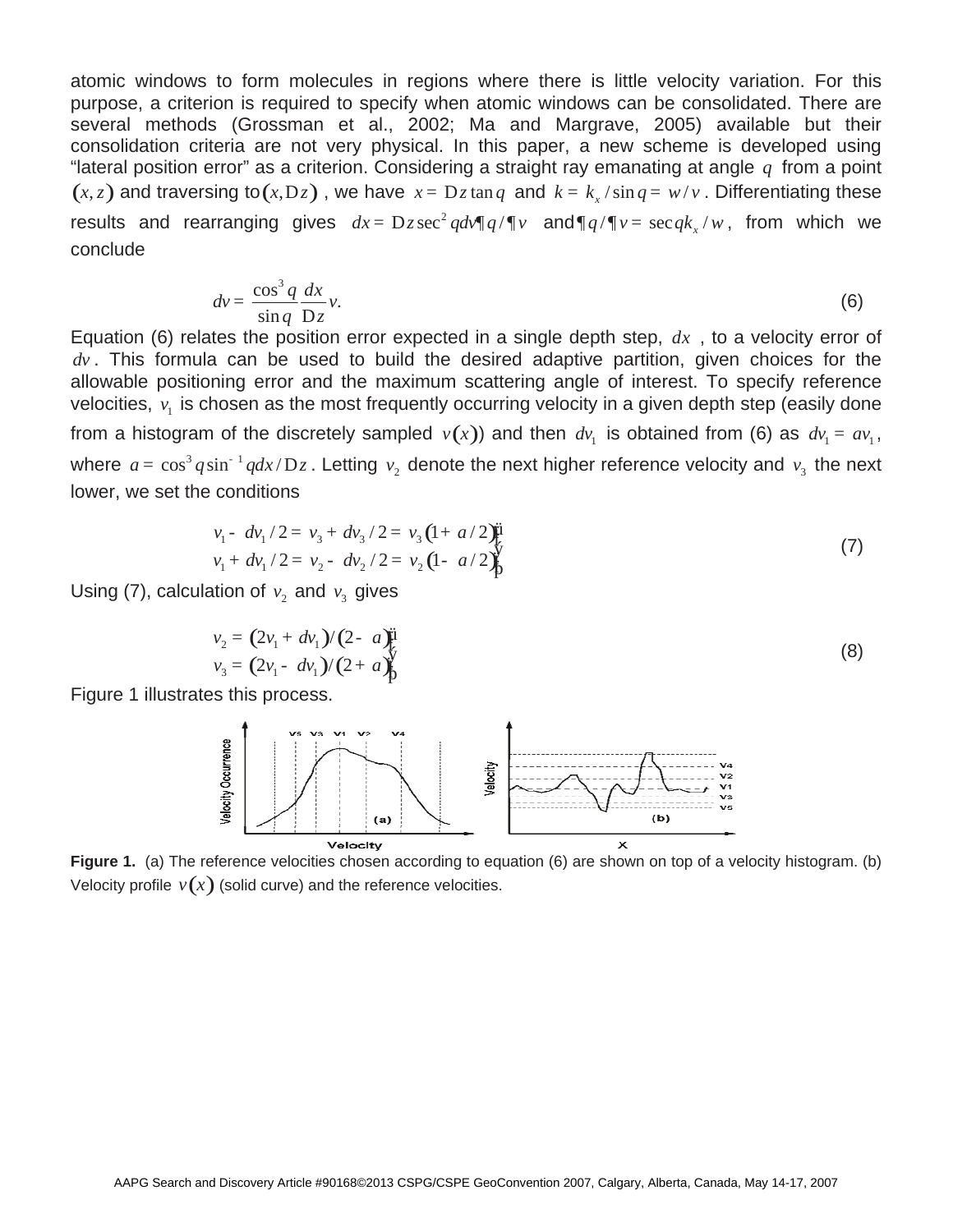Proceeding until a reference velocity exceeds the range of  $v(x)$ , which defines a complete set of reference velocities. Once selected, they can be used as measures to build an indicator function set  $\{I_i(x)\}\$ , using

$$
I_j(x) = \frac{\hat{f}}{\hat{f}} 1, \quad \left| v(x) - v_j \right| = \min_{\hat{f} \in \mathcal{F}} \tag{9}
$$

where  $v_j$  ( $j = 1, 2,..., n$ ) is an element in the reference velocity set  ${v_j \brace \text{created by (6)}}$ . We convolve  $I_j(x)$  with the atomic window  $Q(x)$  to create the adaptive POU  $W_j(x)$  by

$$
W_j(x) = (I_j * Q)(x). \tag{10}
$$

Thus there will be one window for each reference velocity even if the regions where that velocity is required are disjoint. Although we do not discuss it here, this method extends easily to 2D.



**Figure 2.** Non-uniform partitions of unity as created by the algorithm described here.

In Figure 2 (a), a bump velocity profile (shown in cyan colour) is used; two reference velocities are selected. Accordingly, two windows (green-dashed and blue-solid lines) have been chosen given a lateral position error criterion. Figure 2 (b) shows the partitioning algorithm can deal with such complicated lateral velocity variations as those in the Marmousi velocity model; a specific colour shows a single partition created by the algorithm.

# **Gabor Depth Migration Example**

The Marmousi velocity section used in Gabor depth imaging in this paper is shown in Figure 3 (a). All depth images have been created using prestack shot migration.



**Figure 3.** (a) Marmousi velocity. (b) Gabor depth migration result (a lateral position error of 5 m).

Figure 3(b) shows the prestack, shot-record, depth migration of the Marmousi dataset using a position-error criterion of 5 m. Taking a closer look at the imaging target (a reservoir extending from distance 6000 m to 7500 m in depth about 2500 m, see also Figure 3 (a)), we know that the target reservoir has been accurately imaged. Observing the rest of the areas in the image, we see that they are all well imaged.